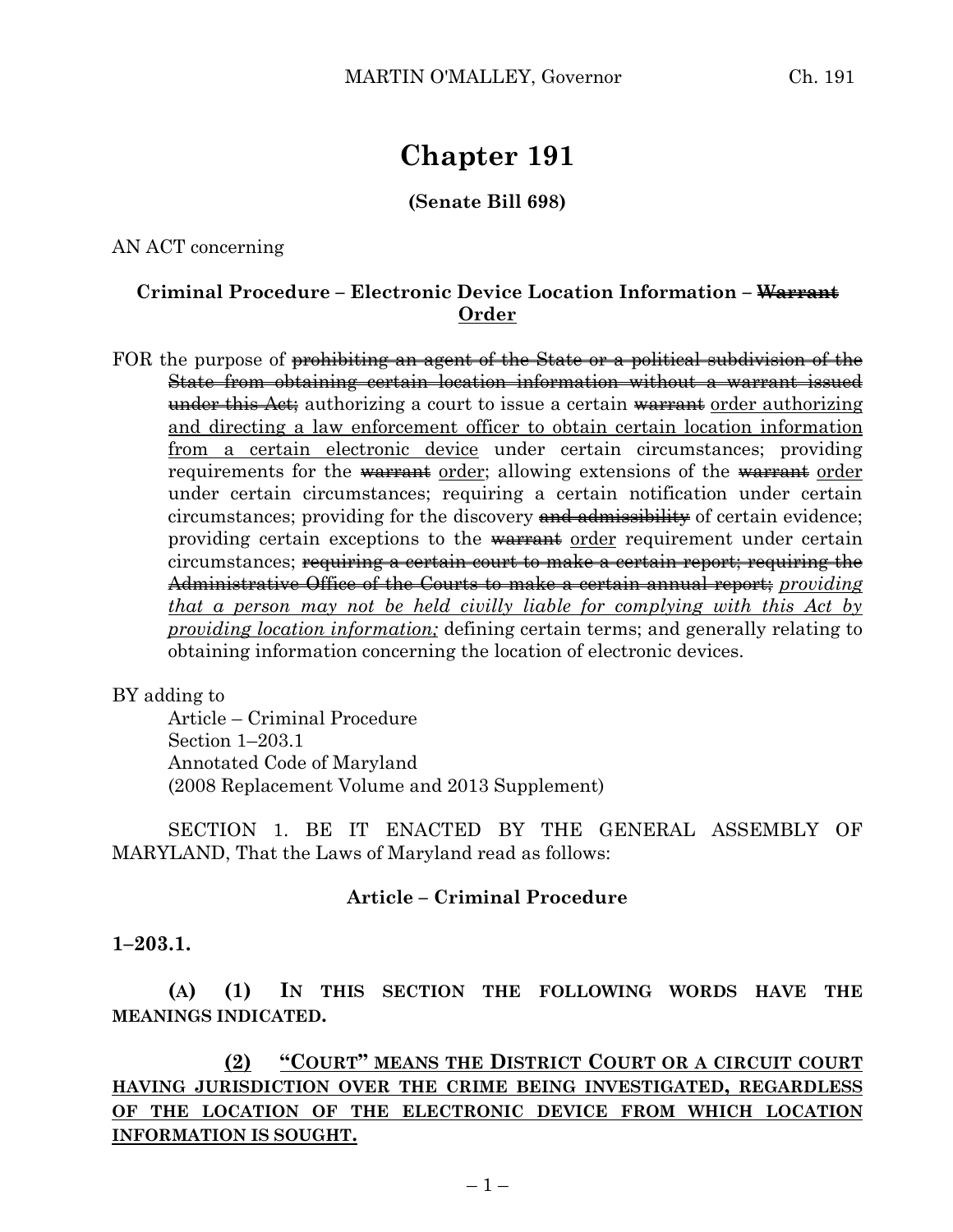**(2) (3) (I) "ELECTRONIC DEVICE" MEANS A DEVICE THAT ENABLES ACCESS TO OR USE OF AN ELECTRONIC COMMUNICATION SERVICE, AS DEFINED IN § 10–401 OF THE COURTS ARTICLE, A REMOTE COMPUTING SERVICE, AS DEFINED IN § 10–4A–01(C) OF THE COURTS ARTICLE, OR A GEOGRAPHIC LOCATION INFORMATION SERVICE.**

**(II) "ELECTRONIC DEVICE" DOES NOT INCLUDE:**

**1. AN AUTOMATIC IDENTIFICATION SYSTEM INSTALLED ON A VESSEL IN ACCORDANCE WITH TITLE 33, PART 164.46 OF THE CODE OF FEDERAL REGULATIONS; OR**

**2. A VESSEL MONITORING SYSTEM (VMS) OR A VMS UNIT INSTALLED ON BOARD A VESSEL FOR VESSEL MONITORING IN ACCORDANCE WITH TITLE 50, PART 648 OF THE CODE OF FEDERAL REGULATIONS.**

**(4) "EXIGENT CIRCUMSTANCES" MEANS AN EMERGENCY OR OTHER JUDICIALLY RECOGNIZED EXCEPTION TO CONSTITUTIONAL WARRANT REQUIREMENTS.**

**(3) (5) "LOCATION INFORMATION" MEANS PAST OR PRESENT INFORMATION CONCERNING THE LOCATION OF AN ELECTRONIC DEVICE THAT, IN WHOLE OR IN PART, IS GENERATED BY OR DERIVED FROM THE OPERATION OF THAT DEVICE REAL–TIME OR PRESENT INFORMATION CONCERNING THE GEOGRAPHIC LOCATION OF AN ELECTRONIC DEVICE THAT IS GENERATED BY OR DERIVED FROM THE OPERATION OF THAT DEVICE.**

**(4) (6) "LOCATION INFORMATION SERVICE" MEANS A GLOBAL POSITIONING SERVICE OR OTHER MAPPING, LOCATIONAL, OR DIRECTIONAL INFORMATION SERVICE.**

**(5) (7) "OWNER" MEANS A PERSON OR AN ENTITY HAVING THE LEGAL TITLE, CLAIM, OR RIGHT TO AN ELECTRONIC DEVICE.**

**(6) (8) "SERVICE PROVIDER" MEANS THE PROVIDER OF AN ELECTRONIC COMMUNICATION SERVICE, A REMOTE COMPUTING SERVICE, OR ANY LOCATION INFORMATION SERVICE.**

**(7) (9) "USER" MEANS A PERSON THAT USES OR POSSESSES AN ELECTRONIC DEVICE.**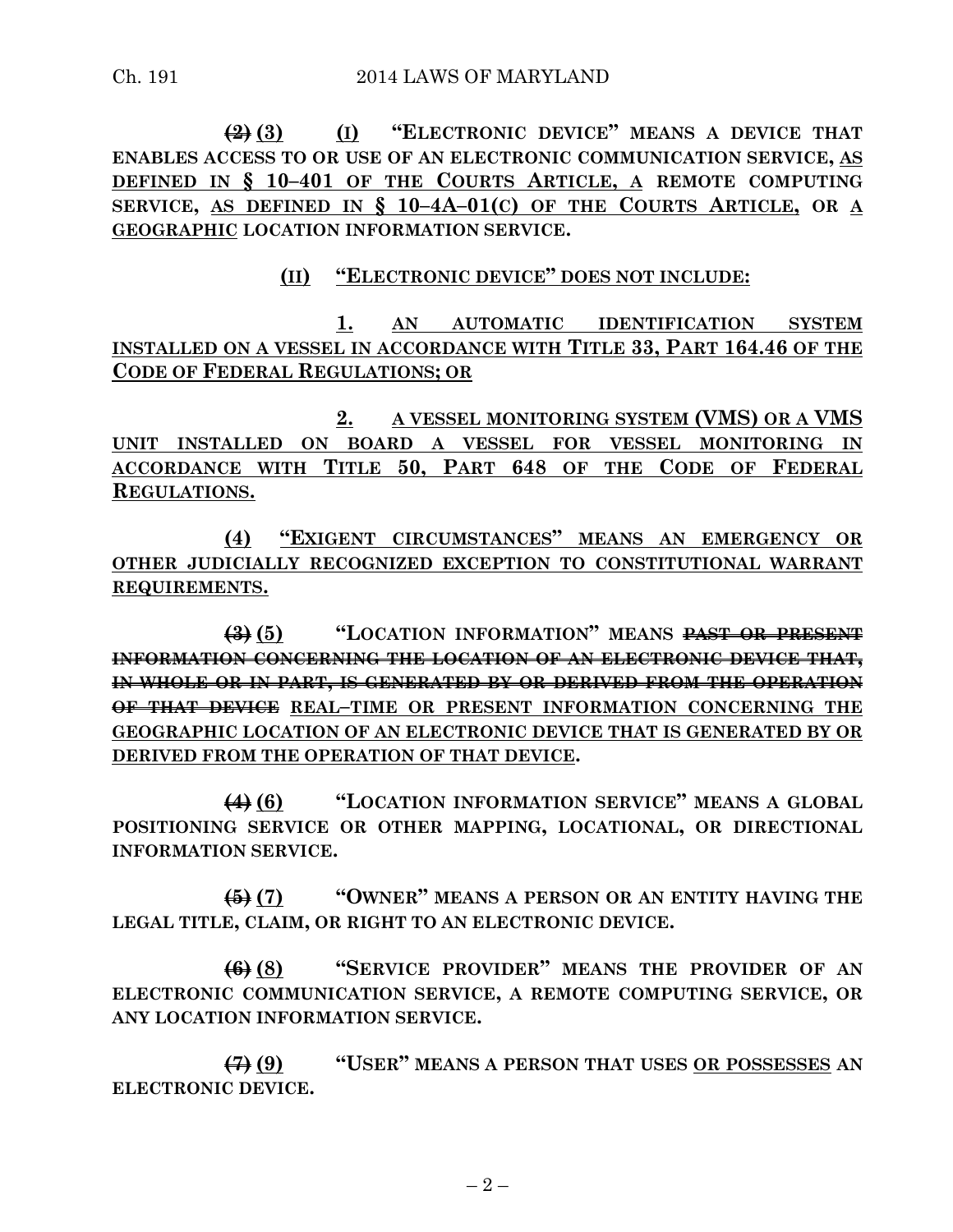**(B) (1) AN AGENT OF THE STATE OR A POLITICAL SUBDIVISION OF THE STATE MAY NOT OBTAIN LOCATION INFORMATION WITHOUT A WARRANT ISSUED UNDER THIS SECTION.**

**(2) A COURT MAY ISSUE A LOCATION INFORMATION WARRANT BY APPLICATION AS DESCRIBED IN PARAGRAPH (3) OF THIS SUBSECTION ON A DETERMINATION THAT PROBABLE CAUSE EXISTS THAT:**

**(I) A MISDEMEANOR OR FELONY HAS BEEN OR IS BEING COMMITTED BY THE OWNER OR USER OF THE ELECTRONIC DEVICE OR THE INDIVIDUAL ABOUT WHOM LOCATION INFORMATION IS BEING SOUGHT; AND**

**(II) THE LOCATION INFORMATION BEING SOUGHT IS EVIDENCE OF THE MISDEMEANOR OR FELONY BEING OR HAVING BEEN COMMITTED A COURT MAY ISSUE AN ORDER AUTHORIZING OR DIRECTING A LAW ENFORCEMENT OFFICER TO OBTAIN LOCATION INFORMATION FROM AN ELECTRONIC DEVICE AFTER DETERMINING FROM AN APPLICATION DESCRIBED IN PARAGRAPH (2) OF THIS SUBSECTION THAT THERE IS PROBABLE CAUSE TO BELIEVE THAT:**

**(I) A MISDEMEANOR OR FELONY HAS BEEN, IS BEING, OR WILL BE COMMITTED BY THE OWNER OR USER OF THE ELECTRONIC DEVICE OR BY THE INDIVIDUAL ABOUT WHOM LOCATION INFORMATION IS BEING SOUGHT; AND**

## **(II) THE LOCATION INFORMATION BEING SOUGHT:**

**1. IS EVIDENCE OF, OR WILL LEAD TO EVIDENCE OF, THE MISDEMEANOR OR FELONY BEING INVESTIGATED; OR**

**2. WILL LEAD TO THE APPREHENSION OF AN INDIVIDUAL FOR WHOM AN ARREST WARRANT HAS BEEN PREVIOUSLY ISSUED.**

**(3) (2) AN APPLICATION FOR A WARRANT AN ORDER UNDER THIS SECTION SHALL BE:**

- **(I) IN WRITING;**
- **(II) SIGNED AND SWORN TO BY THE APPLICANT; AND**
- **(III) ACCOMPANIED BY AN AFFIDAVIT THAT:**

**1. SETS FORTH THE BASIS FOR PROBABLE CAUSE AS DESCRIBED IN PARAGRAPH (2) (1) OF THIS SUBSECTION; AND**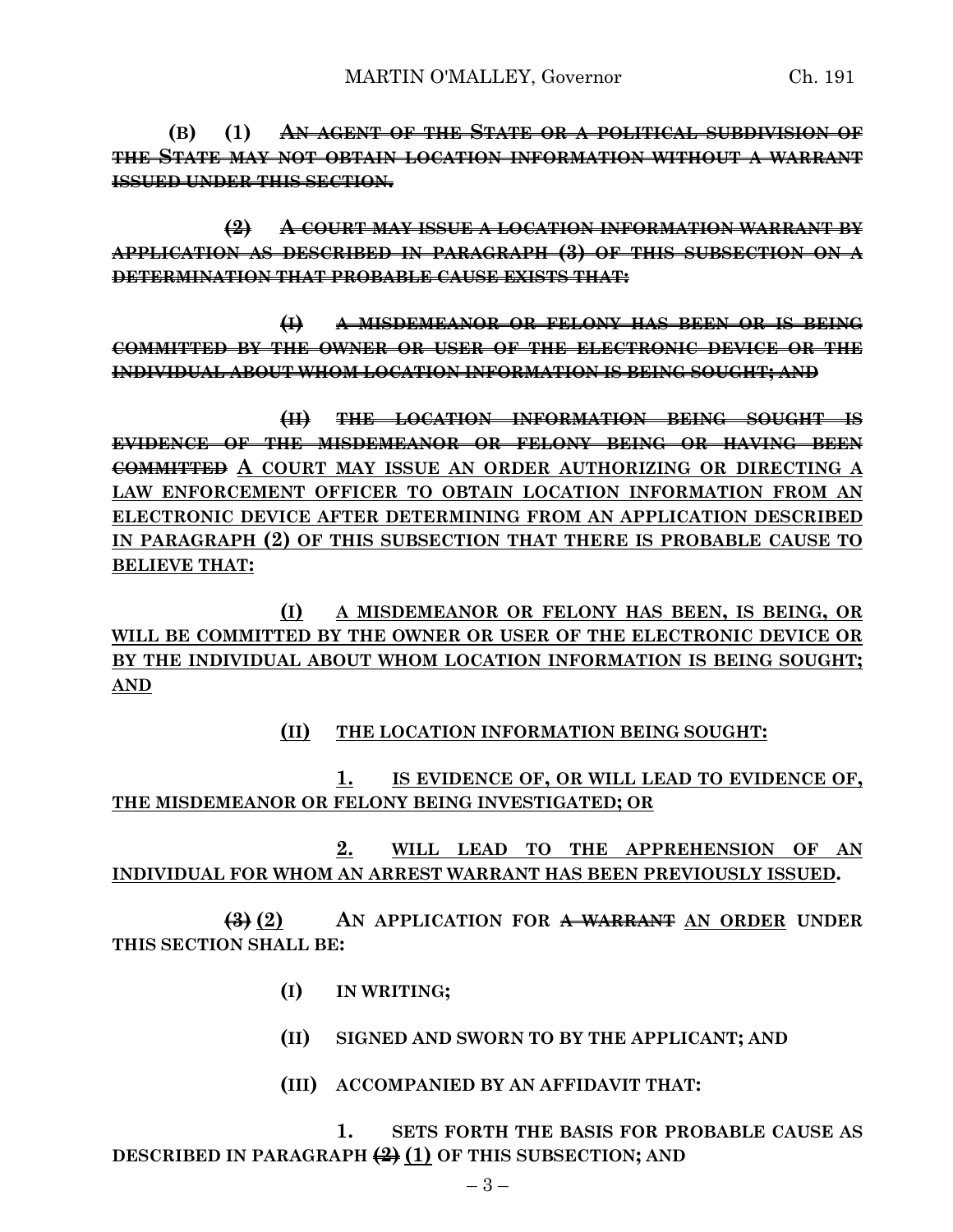**2. CONTAINS FACTS WITHIN THE PERSONAL KNOWLEDGE OF THE AFFIANT EVIDENCING THAT PROBABLE CAUSE EXISTS.**

**(4) (3) THE WARRANT AN ORDER ISSUED UNDER THIS SECTION SHALL:**

**(I) NAME OR DESCRIBE WITH REASONABLE PARTICULARITY:**

**1. THE MEANS USED TO OBTAIN THE LOCATION INFORMATION, INCLUDING, IF APPLICABLE, THE THE TYPE OF ELECTRONIC DEVICE ASSOCIATED WITH THE LOCATION INFORMATION BEING SOUGHT;**

**2. THE USER OF THE ELECTRONIC DEVICE, IF APPLICABLE KNOWN, OR THE INDIVIDUAL ABOUT WHOM** *OR THE IDENTIFYING NUMBER OF THE ELECTRONIC DEVICE ABOUT WHICH* **LOCATION INFORMATION IS SOUGHT;**

**3. THE OWNER, IF A KNOWN AND IF THE OWNER IS A PERSON OR AN ENTITY OTHER THAN THE USER, OF THE ELECTRONIC DEVICE;**

**4. THE GROUNDS FOR OBTAINING THE LOCATION INFORMATION; AND**

**5. THE NAME OF THE APPLICANT ON WHOSE APPLICATION THE WARRANT ORDER WAS ISSUED;**

**(II) AUTHORIZE THE EXECUTING LAW ENFORCEMENT OFFICER TO OBTAIN THE LOCATION INFORMATION WITHOUT GIVING NOTICE TO THE OWNER OR USER OF THE ELECTRONIC DEVICE OR TO THE INDIVIDUAL ABOUT WHOM THE LOCATION INFORMATION IS BEING SOUGHT** *FOR THE DURATION OF THE ORDER***;**

**(II) (III) SPECIFY THE FIRST AND LAST CALENDAR DAY FOR WHICH THE DISCLOSURE OF PERIOD OF TIME FOR WHICH LOCATION INFORMATION IS AUTHORIZED TO BE OBTAINED; AND**

**(III) (IV) IF APPLICABLE, ORDER THE SERVICE PROVIDER** 

**TO:**

1. **DISCLOSE TO THE EXECUTING LAW ENFORCEMENT** *OFFICER THE* **LOCATION INFORMATION ASSOCIATED WITH THE ELECTRONIC**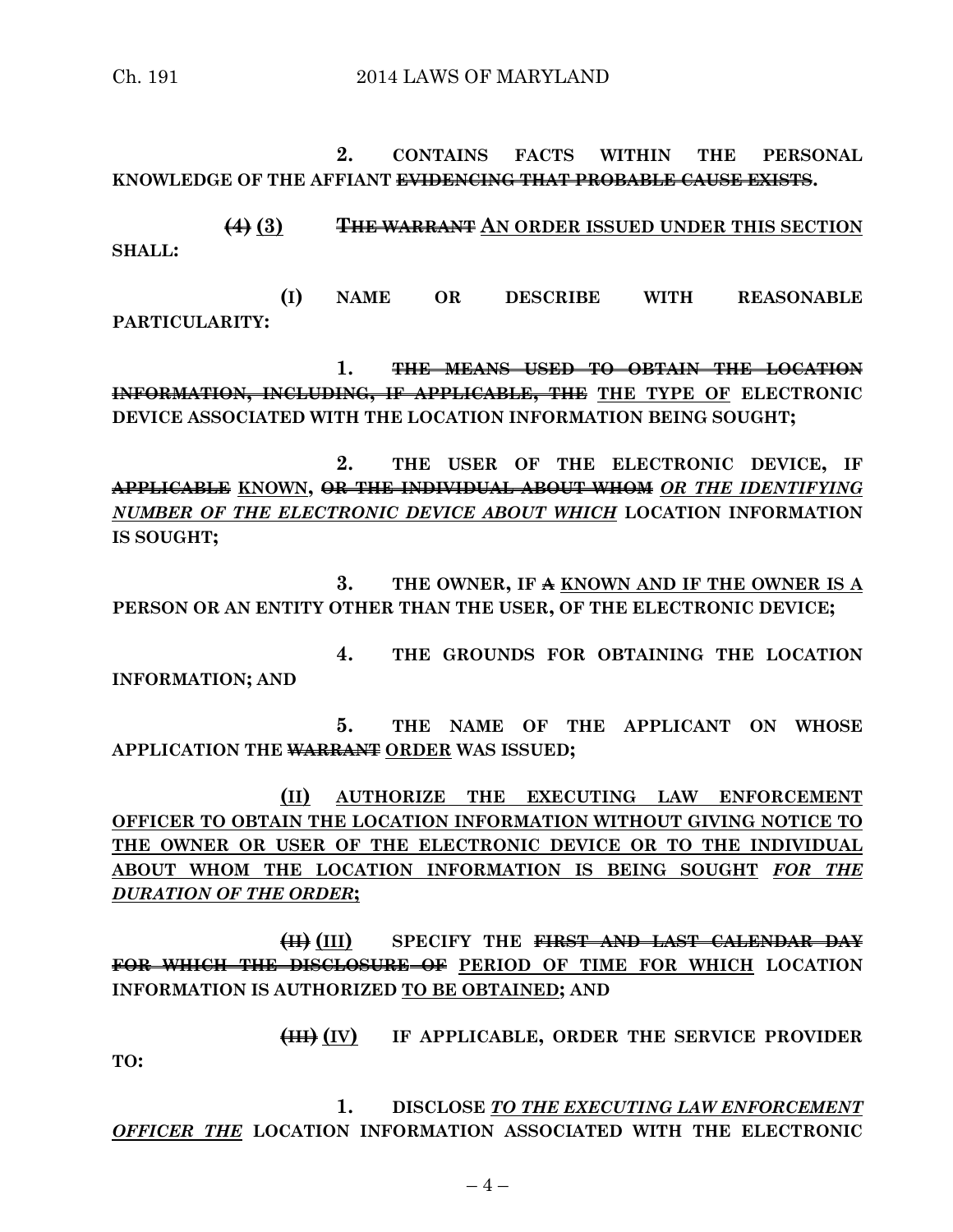**DEVICE FOR THOSE DAYS FOR WHICH THE DISCLOSURE IS THE PERIOD OF TIME AUTHORIZED; AND**

**2. REFRAIN FROM NOTIFYING THE USER, OWNER, OR ANY OTHER PERSON OF THE DISCLOSURE OF LOCATION INFORMATION FOR AS LONG AS THE NOTICE UNDER SUBSECTION (D) OF THIS SECTION IS DELAYED.**

**(C) (1) (I) A SEARCH UNDER THE AUTHORITY OF A WARRANT UNDER THIS SECTION SHALL BE INITIATED WITHIN 15 CALENDAR DAYS AFTER THE DAY THAT THE WARRANT IS ISSUED THE PERIOD OF TIME DURING WHICH LOCATION INFORMATION MAY BE OBTAINED UNDER THE AUTHORITY OF AN ORDER UNDER SUBSECTION (B) OF THIS SECTION MAY NOT EXCEED 30 DAYS UNLESS EXTENDED AS PROVIDED IN SUBSECTION (C)(3) OF THIS SECTION.**

**(II) IF THE SEARCH IS NOT TIMELY INITIATED, THE WARRANT IS VOID LOCATION INFORMATION SHALL BEGIN TO BE OBTAINED BY THE APPLICANT WITHIN 10** *THE EXECUTING LAW ENFORCEMENT OFFICER WITHIN 10 CALENDAR* **DAYS AFTER THE ORDER IS ISSUED OR, IF APPLICABLE, THE ORDER SHALL BE DELIVERED TO THE SERVICE PROVIDER WITHIN 10 CALENDAR DAYS AFTER THE ORDER IS ISSUED.**

**(2) AFTER THE EXPIRATION OF THE 15–DAY PERIOD, THE SEARCH WARRANT IS VOID.**

**(3) THE SEARCH UNDER THE AUTHORITY OF THE WARRANT, ONCE TIMELY INITIATED, MAY CONTINUE FOR UP TO 15 CALENDAR DAYS.**

**(4) (I) THE SEARCH UNDER THE AUTHORITY OF THE WARRANT MAY BE EXTENDED PAST 15 CALENDAR DAYS ON A FINDING BY THE COURT OF CONTINUING PROBABLE CAUSE.**

**(II) AN EXTENSION UNDER THIS PARAGRAPH MAY NOT EXCEED 30 CALENDAR DAYS.**

**(2) IF NEITHER OF THE EVENTS DESCRIBED IN SUBSECTION (C)(1)(II) OF THIS SECTION OCCURS WITHIN 10 CALENDAR DAYS OF THE ISSUANCE OF THE ORDER, THE ORDER IS VOID.**

**(3) (I) THE AUTHORITY TO OBTAIN LOCATION INFORMATION UNDER THE ORDER MAY BE EXTENDED BEYOND 30 CALENDAR DAYS ON A FINDING OF CONTINUING PROBABLE CAUSE.**

**(II) AN EXTENSION UNDER THIS PARAGRAPH MAY NOT EXCEED AN ADDITIONAL 30 CALENDAR DAYS, UNLESS THE COURT FINDS**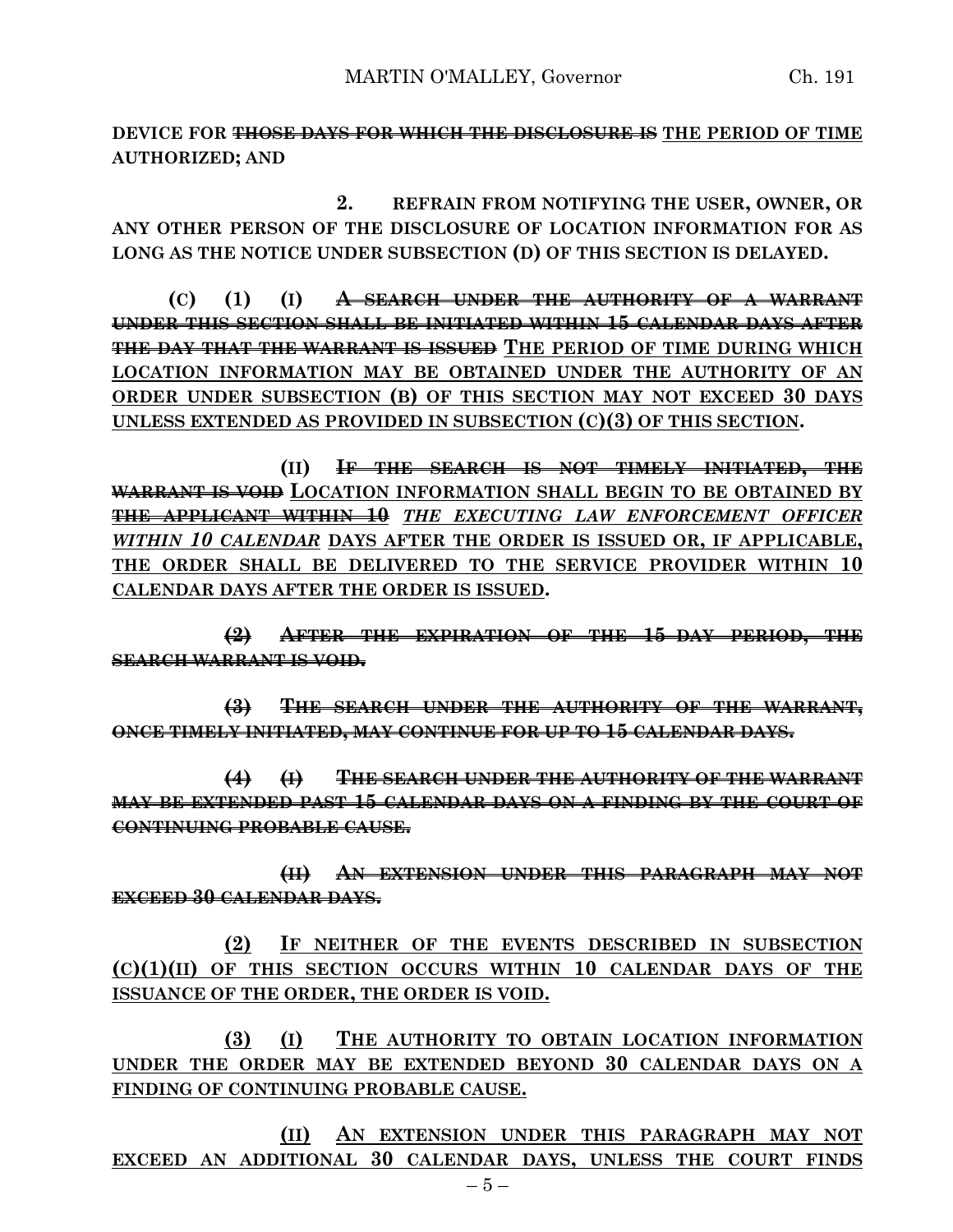**CONTINUING PROBABLE CAUSE AND DETERMINES THAT GOOD CAUSE EXISTS FOR A LONGER EXTENSION.**

**(D) (1) NOTICE OF THE LOCATION INFORMATION WARRANT ORDER SHALL BE DELIVERED TO THE USER AND, IF A KNOWN AND IF THE OWNER IS A PERSON OR AN ENTITY OTHER THAN THE USER, THE OWNER SUBSCRIBER OF THE ELECTRONIC DEVICE FROM WHICH THE LOCATION INFORMATION IS SOUGHT.**

- **(2) THE NOTICE MUST CONTAIN THE FOLLOWING:**
	- **(I) A COPY OF THE WARRANT;**

**(II) THE IDENTITY AND CONTACT INFORMATION OF THE SERVICE PROVIDER THAT DISCLOSED THE LOCATION INFORMATION;**

**(III) A DESCRIPTION OF THE MISDEMEANOR OR FELONY BEING ALLEGED;**

- **(IV) THE DATES OF THE SEARCH; AND**
- **(V) THE FACT OF WHETHER NOTICE WAS DELAYED SHALL:**

**(I) STATE THE GENERAL NATURE OF THE LAW ENFORCEMENT INQUIRY; AND**

**(II) INFORM THE USER OR OWNER:**

**1. IF APPLICABLE, THAT LOCATION INFORMATION MAINTAINED BY THE SERVICE PROVIDER WAS SUPPLIED TO A LAW ENFORCEMENT OFFICER;**

**2. IF APPLICABLE, OF THE TELEPHONE** *THE IDENTIFYING* **NUMBER ASSOCIATED WITH THE ELECTRONIC DEVICE;**

**3. OF THE DATES FOR WHICH THE LOCATION INFORMATION WAS SUPPLIED;**

- **4. WHETHER NOTIFICATION WAS DELAYED; AND**
- **5. WHICH COURT AUTHORIZED THE ORDER.**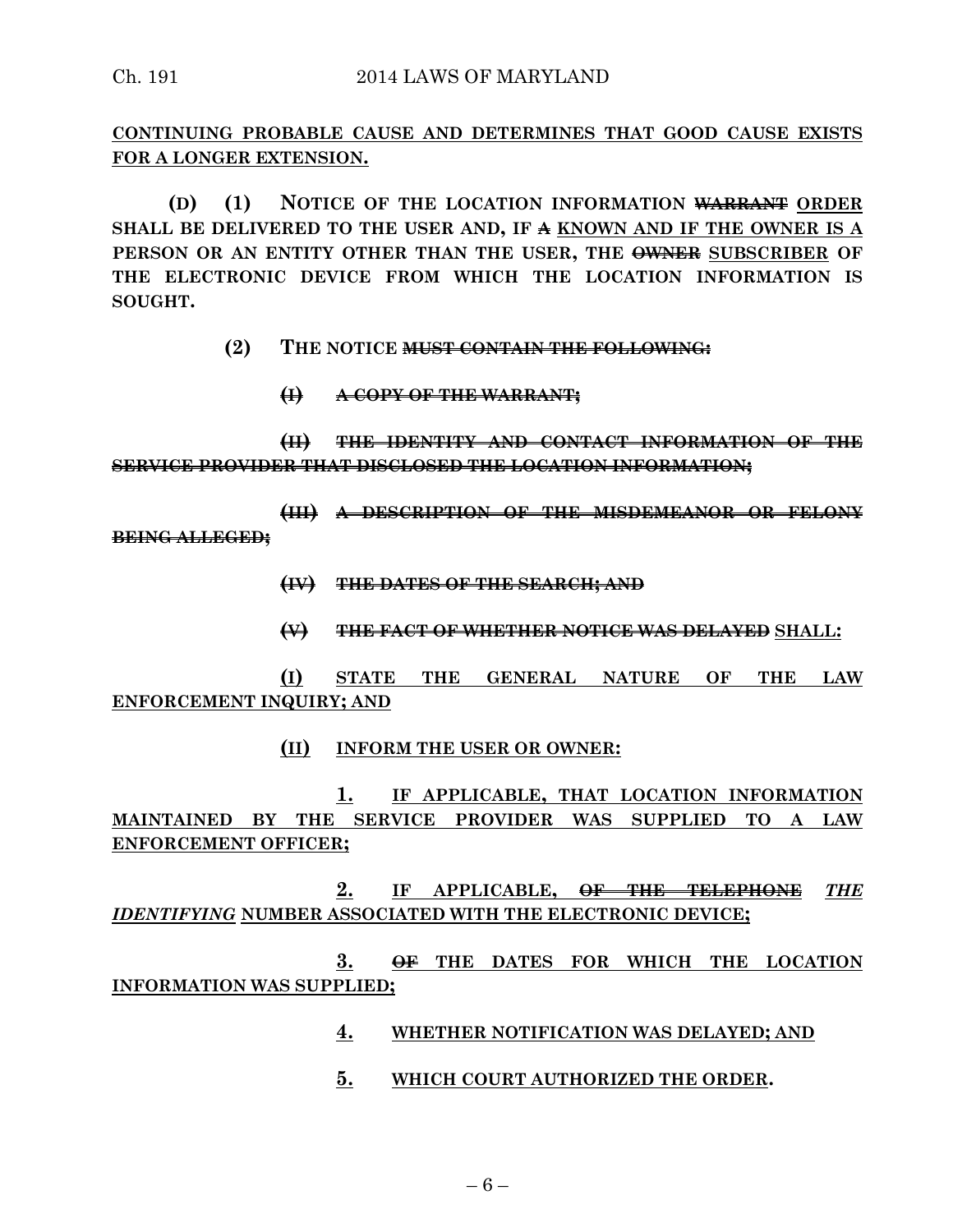**(3) SUBJECT TO PARAGRAPH (4) OF THIS SUBSECTION, THE NOTICE MUST BE DELIVERED WITHIN 7 10 CALENDAR DAYS AFTER FIRST OBTAINING ANY LOCATION INFORMATION THE EXPIRATION OF THE ORDER.**

**(4) NOTWITHSTANDING ANY PROVISION OF THE MARYLAND RULES OR THIS SUBTITLE, THE COURT, ON A FINDING OF GOOD CAUSE, MAY ORDER THAT THE NOTIFICATION REQUIRED UNDER THIS SECTION BE DELAYED FOR A PERIOD NOT EXCEEDING 15 CALENDAR DAYS AFTER THE LAST DAY THE SEARCH IS AUTHORIZED APPLICATION, AFFIDAVIT, AND ORDER BE SEALED AND THAT THE NOTIFICATION REQUIRED UNDER THIS SECTION BE DELAYED FOR A PERIOD OF 30 CALENDAR DAYS.**

**(5) A FINDING OF GOOD CAUSE UNDER PARAGRAPH (4) OF THIS SUBSECTION MAY BE ESTABLISHED BY EVIDENCE THAT:**

**(I) THE CRIMINAL INVESTIGATION TO WHICH THE SEARCH** *AFFIDAVIT* **IS RELATED IS OF A CONTINUING NATURE AND LIKELY TO YIELD FURTHER INFORMATION THAT COULD BE OF USE IN PROSECUTING ALLEGED CRIMINAL ACTIVITIES; AND**

**(II) THE FAILURE TO MAINTAIN THE CONFIDENTIALITY OF THE INVESTIGATION WOULD:**

**1. JEOPARDIZE THE USE OF INFORMATION ALREADY OBTAINED IN THE INVESTIGATION;**

**2. IMPAIR THE CONTINUATION OF THE INVESTIGATION; OR**

**3. JEOPARDIZE THE SAFETY OF A SOURCE OF INFORMATION.**

**(6) A COURT MAY GRANT ONE 15–CALENDAR–DAY EXTENSION OF THE TIME THAT THE NOTIFICATION REQUIRED UNDER THIS SUBSECTION CAN BE DELAYED ORDER THAT NOTIFICATION UNDER THIS SECTION BE DELAYED BEYOND 30 CALENDAR DAYS IF:**

**(I) THERE IS A LAW ENFORCEMENT OFFICER PROVIDES CONTINUED EVIDENCE OF A CIRCUMSTANCE DESCRIBED IN PARAGRAPH (5) OF THIS SUBSECTION; AND**

**(II) THE COURT MAKES A FINDING OF GOOD CAUSE BASED ON THE EVIDENCE THAT NOTICE SHOULD BE FURTHER DELAYED TO PRESERVE THE CONTINUATION OF THE INVESTIGATION.**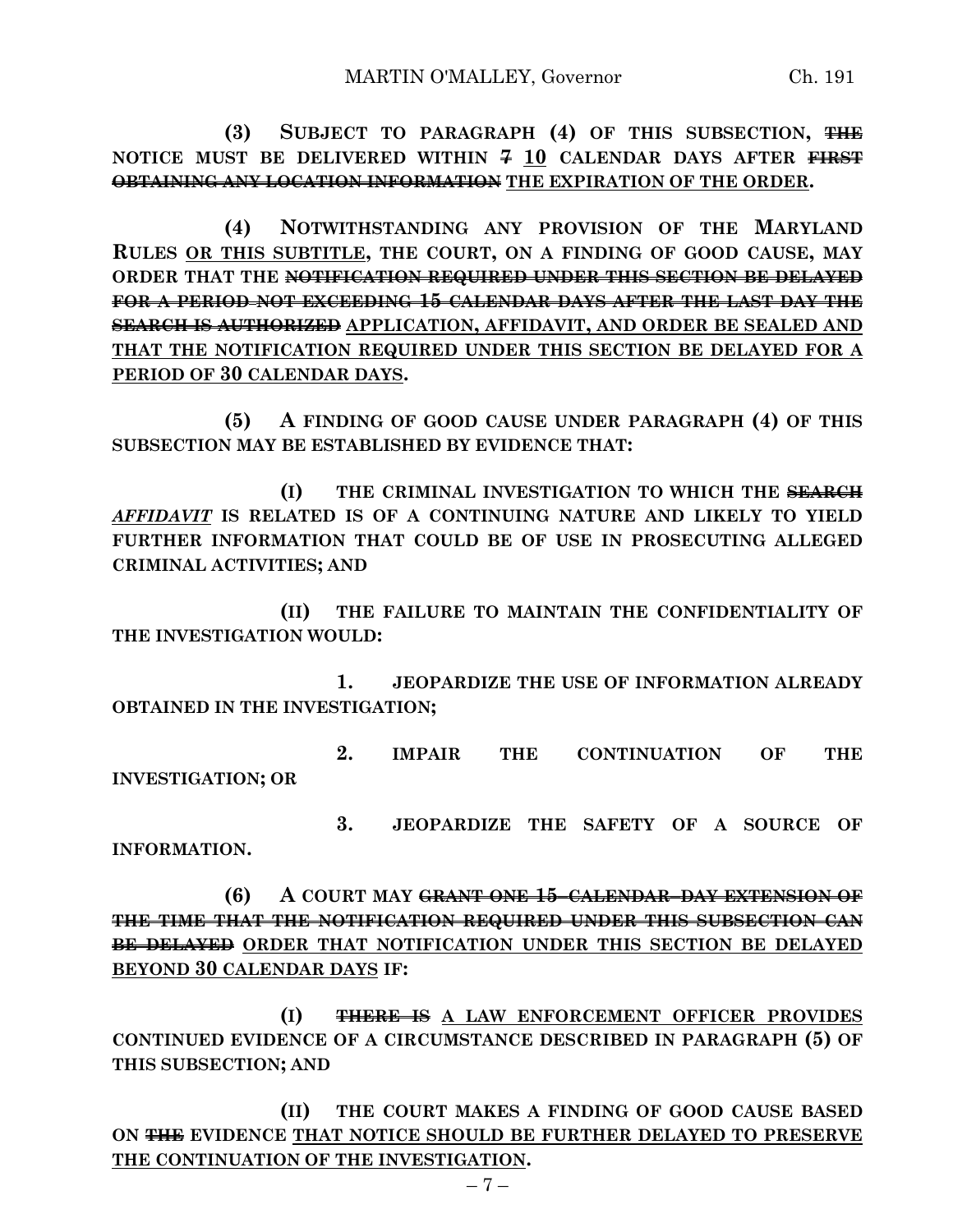**(E) (1) DISCOVERY OF THE LOCATION INFORMATION APPLICATION, AFFIDAVIT, WARRANT ORDER, AND ADDITIONAL RELATED DOCUMENTS, IF ANY, ARE SUBJECT TO THE PROVISIONS OF MARYLAND RULES 4–262 AND 4–263.**

**(2) EXCEPT AS PROOF OF A VIOLATION OF THIS SECTION, NO EVIDENCE OBTAINED IN VIOLATION OF THIS SECTION SHALL BE ADMISSIBLE IN A CRIMINAL, CIVIL, ADMINISTRATIVE, OR OTHER PROCEEDING.**

**(F) (1) NOTWITHSTANDING ANY OTHER PROVISION OF THIS SECTION, AN AGENT OF THE STATE OR A POLITICAL SUBDIVISION OF THE STATE A LAW ENFORCEMENT OFFICER MAY OBTAIN PRESENT LOCATION INFORMATION FOR A PERIOD NOT TO EXCEED 48 HOURS:**

**(I) (1) IN ORDER TO RESPOND TO THE USER'S CALL FOR EMERGENCY SERVICES; EXIGENT CIRCUMSTANCES; OR**

**(II) (2) WITH THE EXPRESS CONSENT OF THE USER AND, IF A PERSON OR AN ENTITY OTHER THAN THE USER, THE OR OWNER OF THE ELECTRONIC DEVICE; OR**

**(III) IF THE AGENT OF THE STATE OR A POLITICAL SUBDIVISION OF THE STATE REASONABLY BELIEVES THAT:**

**1. AN EMERGENCY INVOLVING IMMEDIATE DANGER OF DEATH OR SERIOUS PHYSICAL INJURY TO A PERSON EXISTS; AND**

**2. OBTAINING WITHOUT DELAY LOCATION INFORMATION RELATING TO THE EMERGENCY WILL HELP TO REDUCE THE DANGER.**

**(2) (I) NO LATER THAN 48 HOURS AFTER THE DATE ON WHICH AN AGENT OF THE STATE OR A POLITICAL SUBDIVISION OF THE STATE OBTAINS ACCESS TO RECORDS UNDER THIS SUBSECTION, THE AGENT SHALL FILE WITH THE APPROPRIATE COURT A SIGNED, SWORN STATEMENT SETTING FORTH THE GROUNDS FOR THE EMERGENCY ACCESS.**

**(II) THE STATEMENT SHALL BE ACCOMPANIED BY THE NAME AND SIGNATURE OF THE AGENT'S SUPERVISOR.**

**(G) (1) BY JANUARY 31 OF EACH CALENDAR YEAR, A COURT ISSUING OR DENYING A WARRANT ORDER UNDER THIS SECTION DURING THE PRECEDING**